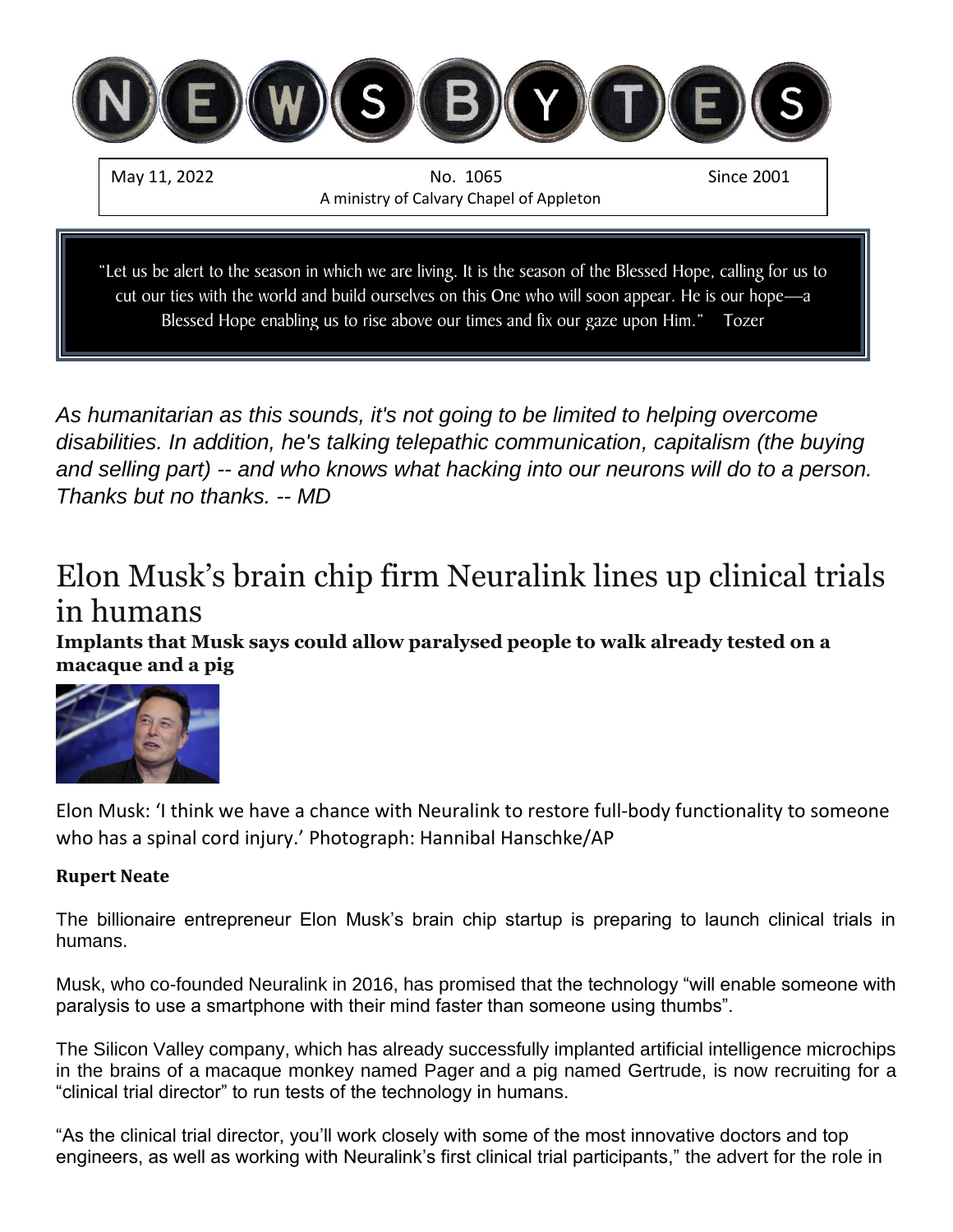Fremont, California, says. "You will lead and help build the team responsible for enabling Neuralink's clinical research activities and developing the regulatory interactions that come with a fast-paced and ever-evolving environment."

Musk, the world's richest person with an estimated \$256bn fortune, said last month he was cautiously optimistic that the implants could allow tetraplegic people to walk.

"We hope to have this in our first humans, which will be people that have severe spinal cord injuries like tetraplegics, quadriplegics, next year, pending FDA [Food and Drug Administration] approval," he told the Wall Street Journal's CEO Council summit.

"I think we have a chance with Neuralink to restore full-body functionality to someone who has a spinal cord injury. Neuralink's working well in monkeys, and we're actually doing just a lot of testing and just confirming that it's very safe and reliable and the Neuralink device can be removed safely."

However, Musk has a history of overpromising about the speed of the company's development. In 2019 he predicted that the device would be implanted into a human skull by 2020.

Musk said the device would be "implanted flush with skull & charges wirelessly, so you look and feel totally normal".

He said people should think of the technology as similar to "replacing faulty/missing neurons with circuits". "Progress will accelerate when we have devices in humans (hard to have nuanced conversations with monkeys) next year," he [said.](https://twitter.com/elonmusk/status/1468070398369701890?ref_src=twsrc%5Etfw)

Neuralink has previously released a video of a monkey that had been implanted with the chip playing the video game Pong using only its mind.

The company, which counts Google's parent company Alphabet among a series of well-known Silicon Valley backers, is also recruiting for a "clinical trial [coordinator"](https://boards.greenhouse.io/neuralink/jobs/4721556003) to help build a team of people to run the trial and liaise with regulators. Applicants are told they have the "opportunity to change the world and work with some of the smartest and the most talented experts from different fields".

### **Secretive Soros-funded group works behind the scenes with Biden admin on policy, documents show**

*Governing for Impact's internal memo says they have implemented more than 20 of their federal agenda items*

A secretive group backed by millions of dollars from liberal billionaire [George](https://www.foxnews.com/category/person/george-soros) Soros is working behind the scenes with President Biden's [administration](https://www.foxnews.com/category/person/joe-biden) to shape policy, documents reviewed by Fox News show.

Governing for Impact (GFI), the veiled group, boasts in internal memos of implementing more than 20 of its regulatory agenda items as it works to reverse [Trump-](https://www.foxnews.com/category/person/donald-trump)era deregulations by zeroing in on education, environmental, health care, housing and labor issues.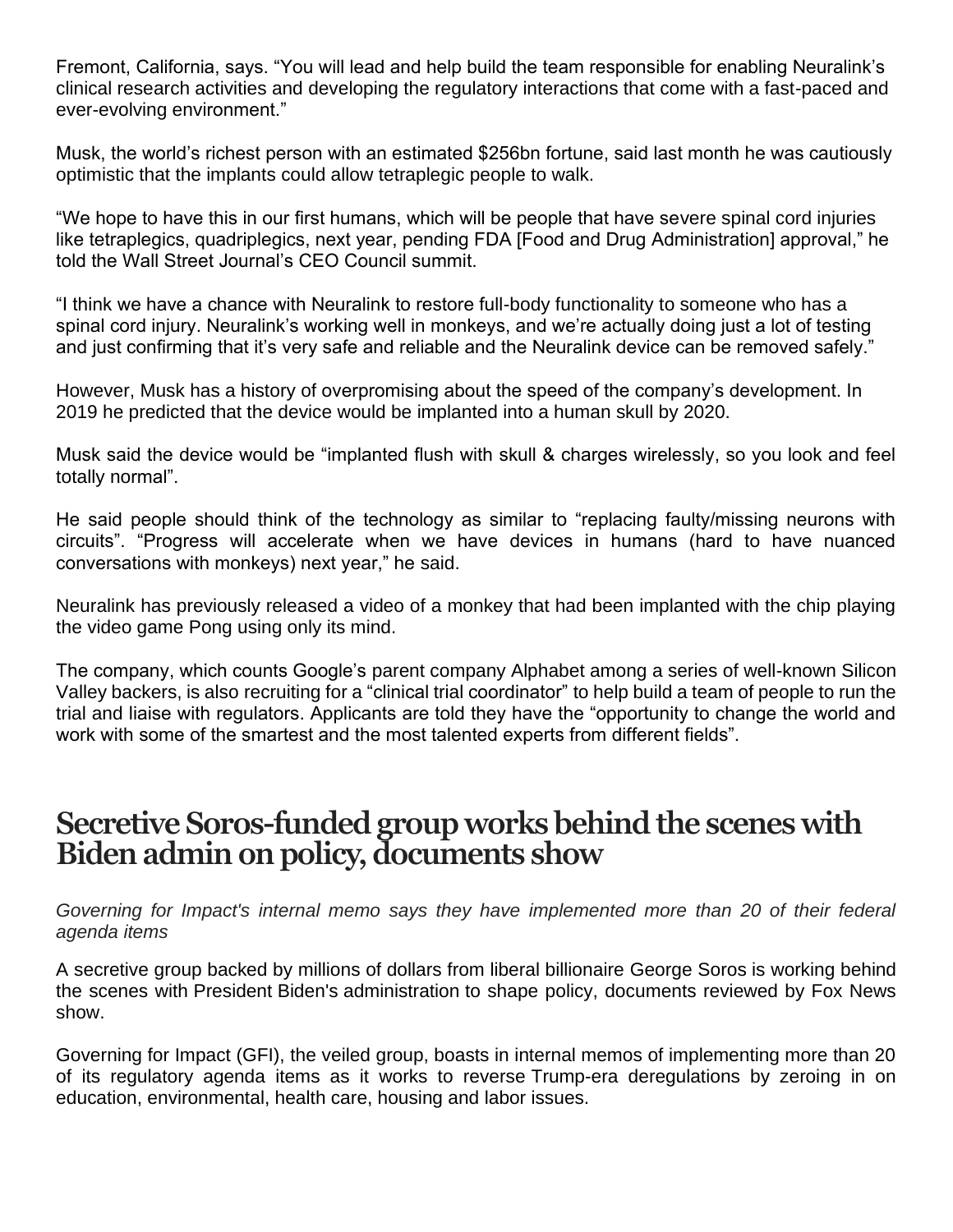"Open Society is proud to support Governing for Impact's efforts to protect American workers, consumers, patients, students and the environment through policy reform," Tom Perriello, executive director of Soros' Open Society Foundations, told Fox News Digital.



American workers and families."

#### **Hungarian-born U.S. investor and philanthropist George Soros has been bankrolling liberal causes across the globe for years. (Fabrice Coffrini/AFP)**

"Their work gives voice to people often overlooked in a regulatory environment too often dominated by corporate interests," he continued. "Our support for Governing for Impact's work is publicly available on our website and we are transparent about our enthusiasm for their victories for

GFI, however, works to remain secretive. It is invisible to internet search engines like Google (an unrelated "Govern for Impact" is the only group that appears in a search). No news reports or press releases appear on its existence outside of a mention of its related action fund in a [previous](https://www.foxnews.com/politics/dem-dark-money-juggernaut-raises-1-6-billion-flood-liberal-groups-cash-tax-forms) Fox News article on the \$1.6 billion Arabella Advisors-managed dark money network, to which it is attached.

But as the group attempted to conceal its operations, it sought talent on Harvard Law School's website, which was discoverable. The posting, which no longer [appears](https://hls.harvard.edu/legal-intern-governing-for-impact/) on the site, was for legal policy internships.

#### **The Harvard advert said the group was established to prepare the Biden administration for a "transformative governance" and that it had produced "more than 60 in-depth, shovel-ready regulatory recommendations" for dozens of federal agencies.**

The listing also contained an email address ending in "@governingforimpact.org," which is the [group's](https://governingforimpact.org/) [website](https://governingforimpact.org/) that can only be accessed by those who know the URL.

According to its website, Rachael Klarman, a Harvard Law School grad, steers the group. Her father, Michael Klarman, is a professor at Harvard Law and also has ties to progressive advocacy groups. He is an advisory board [member](https://www.takebackthecourtfoundation.org/board) of the left-wing dark money judicial group Take Back the Court. Last year, Sen. Sheldon Whitehouse, D-RI, [invited](https://freebeacon.com/democrats/sheldon-whitehouse-invited-liberal-dark-money-critics-to-a-hearing-they-all-take-dark-money/) him to testify before Congress on dark money's "assault" on the judiciary system.

"Governing for Impact is the perfect example of the Left's fake outrage over 'dark money' in politics," said the Capital Research Center's Parker Thayer, who discovered the group and alerted Fox News.

"As a 'fiscally sponsored' dark money project that writes and pushes regulations from the shadows, hidden from the public and funded by one billionaire foundation, GFI embodies everything the Left pretends to abhor."

"Governing for Impact conducts and shares research designed to help ensure that the federal government works more effectively for everyday working Americans, not just for members of industry groups that have long devoted vast resources to pursuing their own policy agendas," Rachael Klarman told Fox News.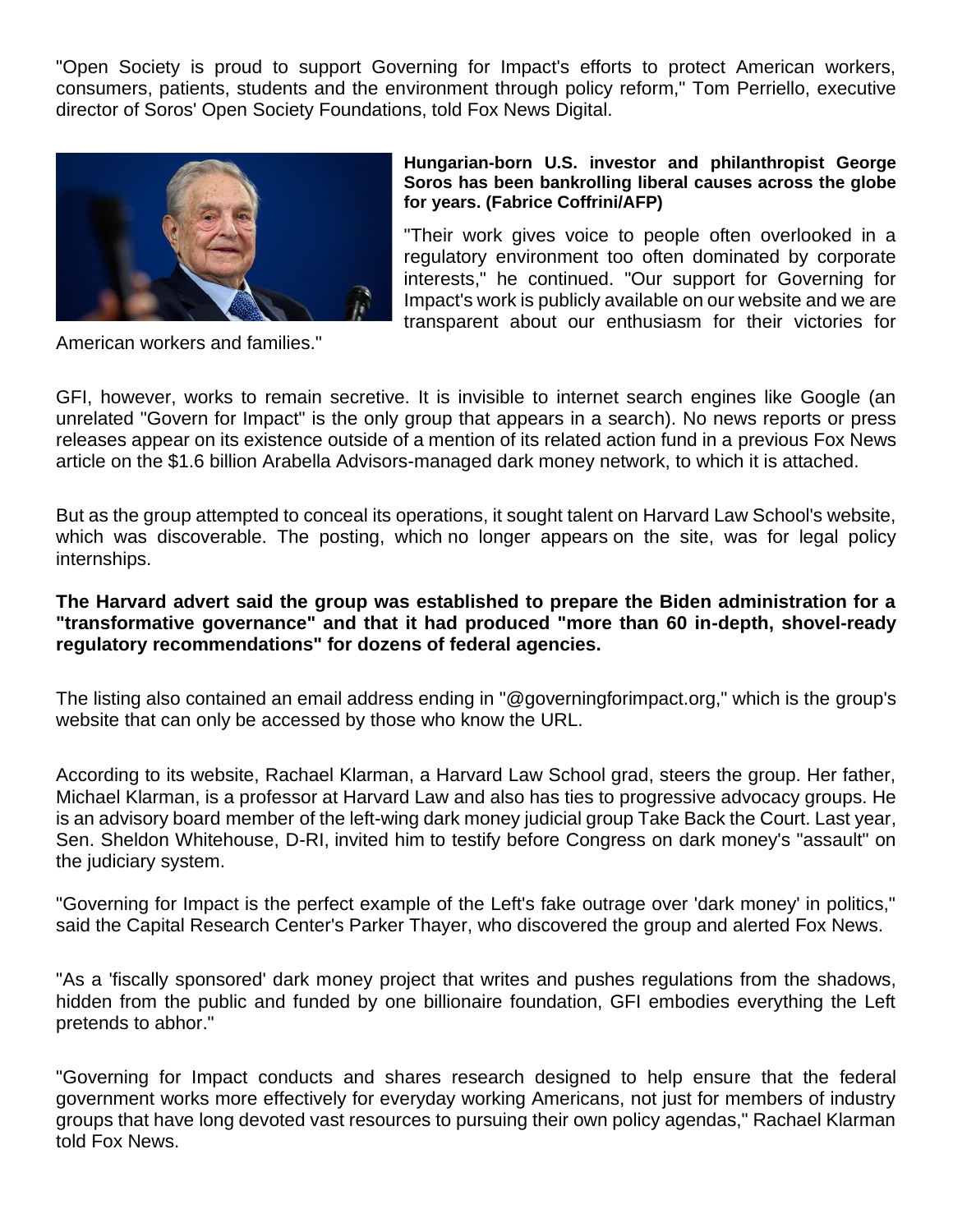"We were founded in 2019 and have developed detailed regulatory recommendations for multiple federal agencies, which are published on our website," she said.

GFI's site [contains](https://governingforimpact.org/our-work/) dozens of legal strategy memos for shaping executive [orders](https://www.foxnews.com/category/politics/biden-executive-orders) and regulations in the educational, environmental, health care, housing and labor realms.

The memos generally do not identify their authors. Some show partnerships with outside groups such as The National Student League Defense Network, the Center for Law, Energy and the Environment at Berkeley Law School and the Economic Policy Institute.

"Many of the proposals on this site focus on how the new administration could unwind the previous administration's harmful regulatory legacy, but GFI continues to take on new policy projects at all levels of government," the site states.

The Education Department is set to [announce](https://www.washingtonpost.com/education/2022/03/30/transgender-discrimination-title-ix-rule-students/) a new regulation that will change Title IX rules on antitransgender bias in schools, reversing Trump-era guidance. GFI appears to have worked on the issue, as its site contains a November 2020 legal [memo](https://govforimpact.wpengine.com/wp-content/uploads/2021/07/04_Protecting-the-Rights-of-LGBTQ-Students-under-Title-IX.pdf) on the matter.

GFI also created an internal slide deck and uploaded it to Prezi's presentation site. The slide, which is now inaccessible, says GFI has implemented more than 20 of its federal proposals as of 2021.

Multiple federal officials appear in the internal slide as a part of its "listening tour," including Sharon Block, Biden's former top [regulation](https://news.bloomberglaw.com/daily-labor-report/sharon-block-union-ally-who-led-biden-regulation-office-leaves) review chief. Block served as administrator of the Office of Information and Regulatory Affairs (OIRA), a division of the Office of Management and Budget (OMB), from the start of Biden's presidency until February of this year.

"Under Sharon's leadership, OIRA has played a crucial role in advancing the president's agenda from powering our historic economic recovery and combating the pandemic, to tackling the climate crisis and advancing equity," Shalanda Young, director of the OMB, [said](https://www.eenews.net/articles/white-house-acting-regulations-director-to-depart/) before her departure. GFI showcases Block's exhilaration over a GFI proposal in the slide. "I'm jumping out of my seat with excitement about this idea," Block says in its "feedback" section.

Block, now a professor of practice at Harvard Law School, did not respond to a Fox News Digital inquiry into what proposals she had worked on with the group while acting as the top regulator in the Biden administration.

In addition to Block, GFI highlights other top federal officials as part of its "listening tour." Senior DOJ official Joel McElvain, who in 2018 left his post in protest of the Trump administration's stance on the Affordable Care Act, but [returned](https://www.buzzfeednews.com/article/zoetillman/trump-justice-department-official-return) in 2021, appears in the slide.

It also shows Raj Nayak, assistant secretary at the Labor Department, Sabeel Rahman, senior counselor of OIRA, Narayan Subramanian, an Energy Department legal advisor, and Maggie Thomas, who Biden [picked](https://environment.yale.edu/news/article/maggie-thomas-white-house-office-of-domestic-climate-policy) as chief of staff in the Office of Domestic Climate Policy.

GFI has prepared legal policy memos for at least ten federal departments and agencies, the slide shows. They also produced ten administrative law primers as of 2021.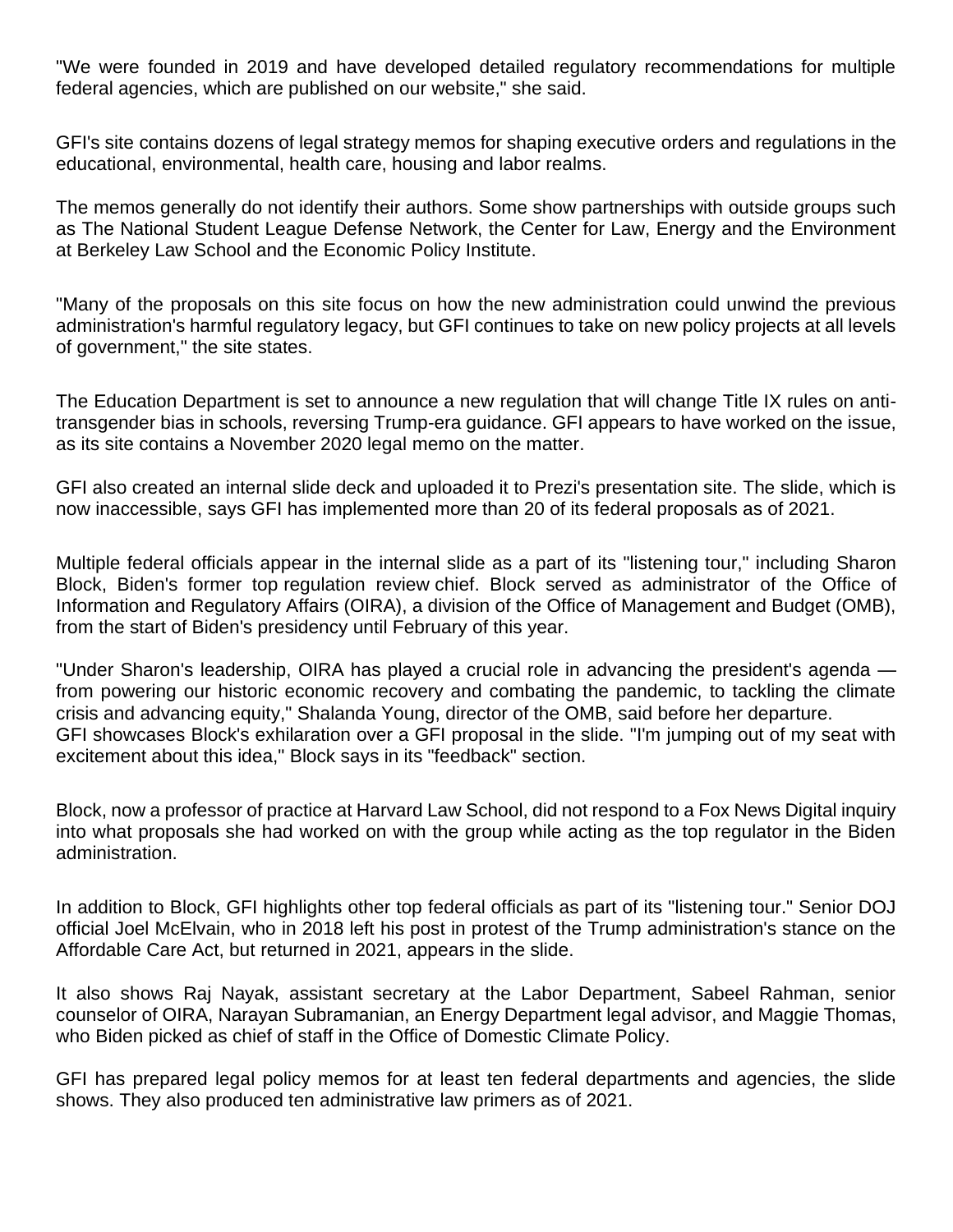GFI, meanwhile, is not a stand-alone nonprofit. Instead, the New Venture Fund, a nonprofit incubator managed by the D.C.-based consulting firm Arabella Advisors, fiscally sponsors it. This setup allows GFI to avoid filing tax forms with the IRS.

The group's attachment to the Arabella-Advisors dark money network, which raised \$1.6 [billion](https://www.foxnews.com/politics/dem-dark-money-juggernaut-raises-1-6-billion-flood-liberal-groups-cash-tax-forms) in anonymous donations in 2020, is not discoverable from public records. The New Venture Fund does not report GFI as a trade name in its D.C. business filings.

However, GFI's links to the New Venture Fund are discoverable in George Soros' Open Society Foundations (OSF) grant database. A search of the database [shows](https://www.opensocietyfoundations.org/grants/past) that Soros nonprofits sent \$12.98 million to GFI and its related action fund in 2019 and 2020.

The Foundation to Promote Open Society awarded \$5.53 million to GFI. Meanwhile, the Open Society Policy Center sent \$7.45 million to GFI's action fund. The Sixteen Thirty Fund, also managed by Arabella Advisors, fiscally sponsors the action fund.

#### **SOROS [BANKROLLS](https://www.foxnews.com/politics/soros-bankrolls-dark-money-hub-activists-dismantle-police) DARK MONEY HUB FOR ACTIVISTS PUSHING TO DISMANTLE POLICE, [GRANTS](https://www.foxnews.com/politics/soros-bankrolls-dark-money-hub-activists-dismantle-police) SHOW**

"As a fiscal sponsor, New Venture Fund provides operational and administrative support to help advocates and philanthropists quickly and efficiently launch new solutions to today's toughest challenges," the group told Fox News. "New Venture Fund explicitly does not engage in partisan activities or support any electoral campaigns, and we comply with all relevant disclosure laws and requirements."

Like the New Venture Fund, the Sixteen Thirty Fund has not reported it as a trade name in D.C. business records. "Sixteen Thirty Fund supports progressive causes and campaigns fighting for economic equity, affordable health care, climate solutions, racial justice, voter access, and other essential social-change goals," the group told Fox News. "We follow all local, state, and federal law with respect to the disclosure of individual donors and grantees."

GFI sports additional links to Soros' network. Perriello, OSF's executive director, [sits](https://governingforimpact.org/about/) on GFI's fourperson board. MB Maxwell, a special [advisor](https://www.linkedin.com/in/mary-beth-maxwell-8a7763b3) at OSF, appeared in GFI's slide deck as part of its "listening tour."

### **Buoyed by aliya, Israeli population up to 9.5 million ahead of 74th Independence Day**



Country sees biggest immigration wave in 20 years, with 38,000 arrivals; latest stats find 73.9% of Israelis are Jews, 21.1% are Arabs and 5% members of other religious groups

Just ahead of the celebration of Israel's 74th anniversary, the population of the Jewish state stands at 9,506,000, the Central Bureau of Statistics announced Sunday.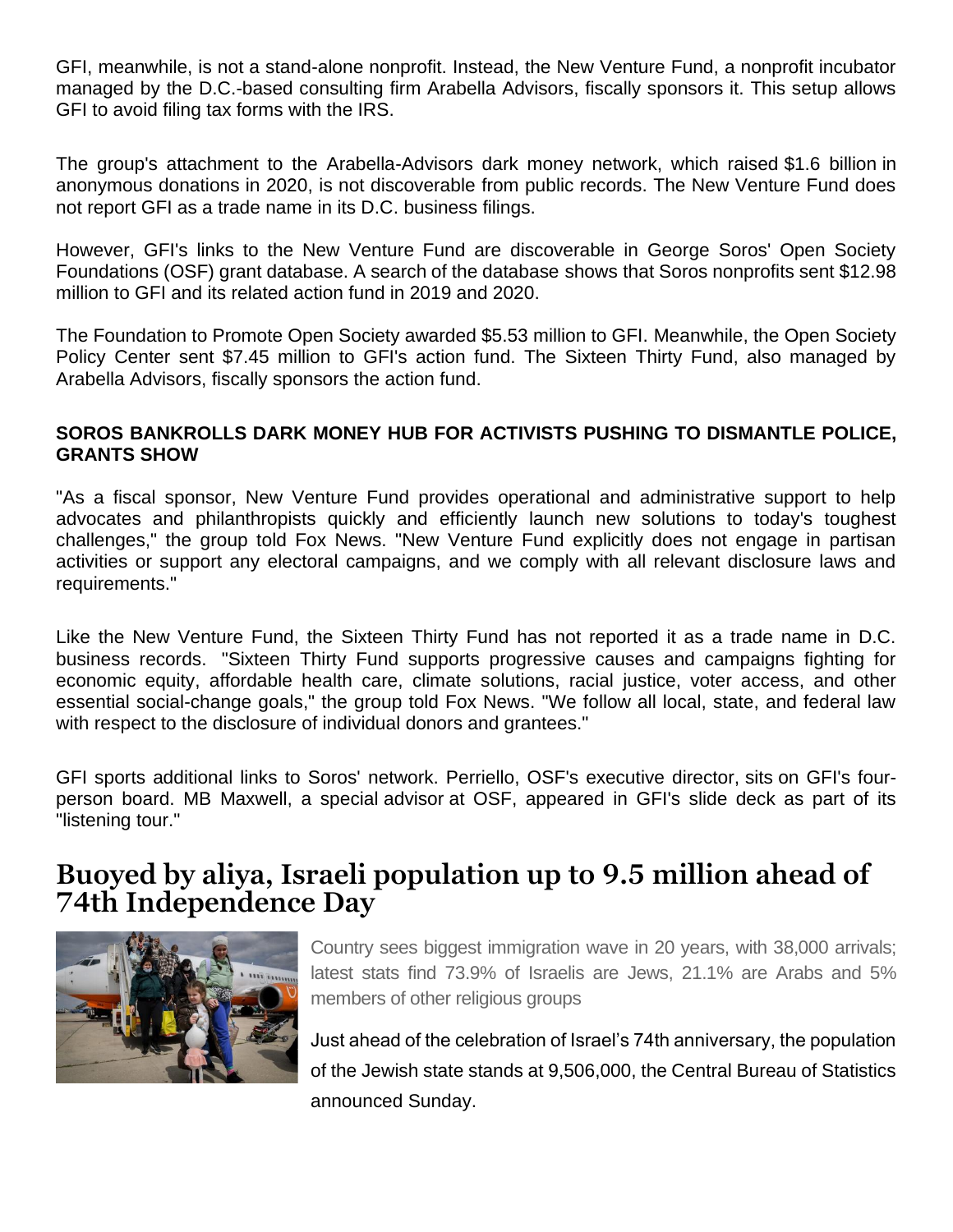That includes nearly 7.02 million Jews, accounting for 73.9 percent of the population; 2 million Arabs, just over one-fifth of the population; and 478,000 members of other groups, amounting to 5% of the population.

About 79% of Israel's Jews are native-born.

Since last year's Independence Day, 191,000 babies were born, 55,000 people died, and 38,000 people immigrated to the country, according to CBS. A considerable percentage of the immigrants who have arrived in the past year are from Ukraine, Russia and surrounding areas.

This was the largest number of new immigrants to reach Israel's shores in 20 years, according to the Jewish Agency, the quasi-governmental organization tasked with encouraging and facilitating immigration to Israel.

Roughly half of the 38,000 immigrants came from Ukraine and Russia, overwhelmingly in the last two months since Moscow launched its invasion. The remaining 19,000 or so immigrants came from the United States, France, Belarus, Argentina, the United Kingdom, South Africa, Brazil, Ethiopia and Canada, among other countries, the Jewish Agency said.

"Every Jew and Jewess who immigrates to Israel contributes to the resilience of the state and to the strength of Israeli society," the acting chairman of the Jewish Agency said in a statement.

Overall, the Israeli population increased by some 176,000 people, amounting to a 1.9% rise.

During the same period a year earlier, the population increased by some 137,000 people, including 16,300 new immigrants — about half the figure seen in the last year.

Jewish immigrants fleeing from war zones in the Ukraine arrive at the immigration and absorption office, at Ben Gurion airport near Tel Aviv, on March 15, 2022. (Tomer Neuberg/Flash90)

In 1948, when the Jewish state was established, the population of Israel numbered 806,000 people.

Since then, 3.3 million people have immigrated to Israel, about 44.7% of them arriving since 1990. The population is expected to reach 11.1 million by 2030, and 13.2 million by 2040, CBS predicted.

Israel's population is also young, the CBS said — 28% of the population is aged 0-14, and only 12% is aged 65 and over.

On the eve of [2022,](https://www.timesofisrael.com/israel-approaches-9-5-million-residents-on-eve-of-2022/) Israel's population stood at 9.449 million people. – *Times of Israel*

### HAPPY BIRTHDAY ISRAEL!!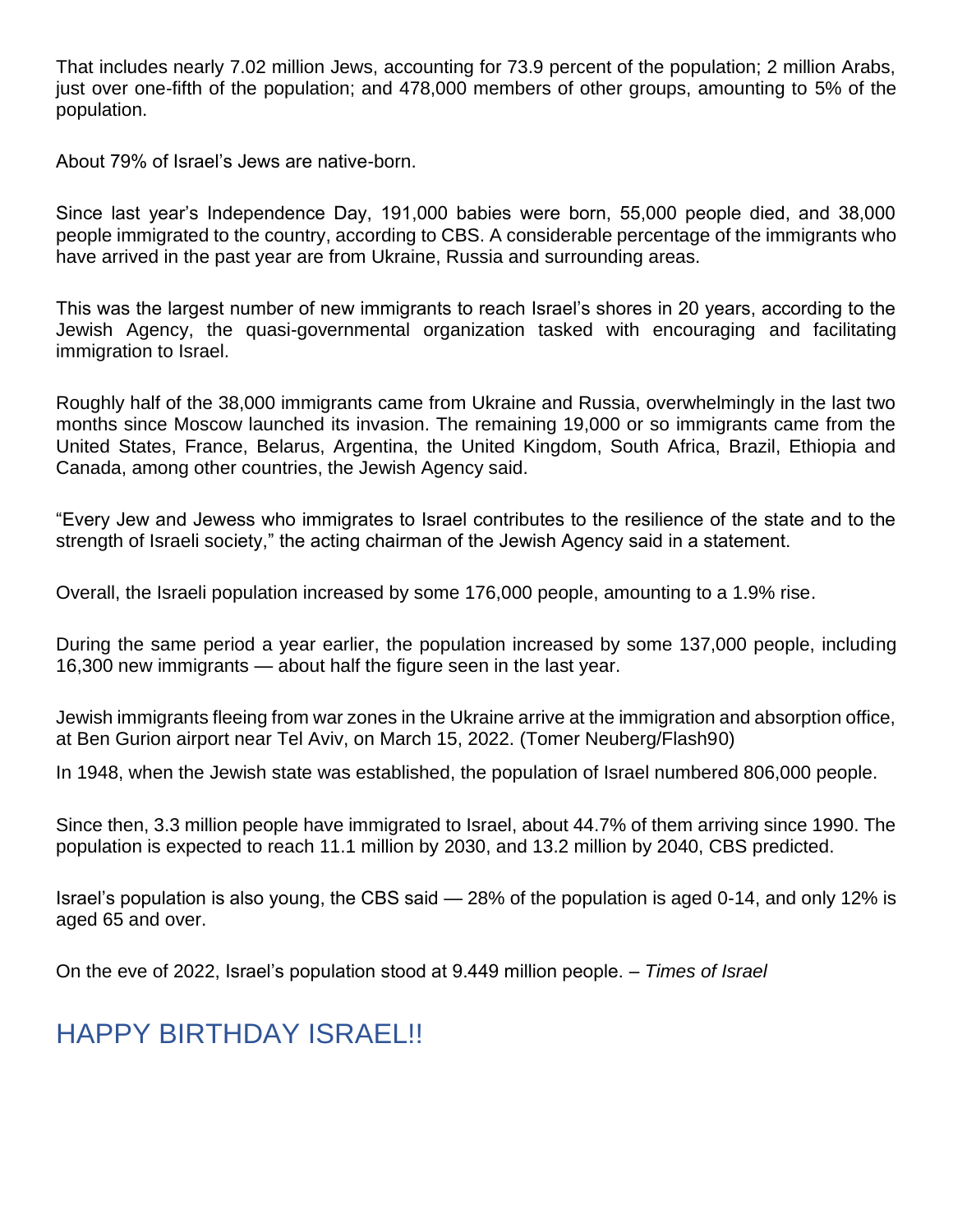## **Bennett: There won't be any foreign interference in decisions regarding Temple Mount**

PM's comments come after Ra'am chief Abbas says his party's possible return to coalition will be determined by talks on Jerusalem holy site held by Israeli-Jordanian committee

By **TOI [STAFF](https://www.timesofisrael.com/writers/times-of-israel-staff/)** and **AARON [BOXERMAN](https://www.timesofisrael.com/writers/aaron-boxerman/)** 8 May 2022



Israeli police accompany a group of Jews touring the Temple Mount on May 5, 2022, as the Jerusalem holy site was reopened to non-Muslim visitors. (Ahmad Gharabli/AFP)

Prime Minister Naftali Bennett said Sunday that Israel will make its own decisions concerning Jerusalem and the Temple Mount without any foreign interference, in an apparent reference to statements by Ra'am party leader Mansour Abbas.

"All decisions regarding the Temple Mount and Jerusalem will be made by the Israeli government, which holds sovereignty over the city, without any foreign considerations," Bennett said at the start of the weekly cabinet meeting.

"We certainly reject any foreign interference in the decisions of the Israeli government," Bennett said.

"Of course, the State of Israel will continue to maintain a respectful attitude toward members of all religions in Jerusalem," Bennett said. "A united Jerusalem is the capital of only one state – the State of Israel."

Abbas, whose party has frozen its participation in the coalition for the past three weeks amid tensions at the holy site, wrote in a Facebook post Saturday that his party's future role in the government will be determined by talks held by a joint [committee](https://www.timesofisrael.com/israel-jordan-to-convene-joint-panel-on-lowering-temple-mount-tensions-report/) of Israeli and Jordanian officials.

"Ra'am's position in the coalition, as regards the blessed Al-Aqsa Mosque, will be based on the results of the joint Israeli-Jordanian-international meetings," Abbas wrote.

"The coalition's leadership — Prime Minister [Bennett] and Alternate Prime Minister [Yair Lapid] — have been informed of this clear and definitive position," Abbas added.